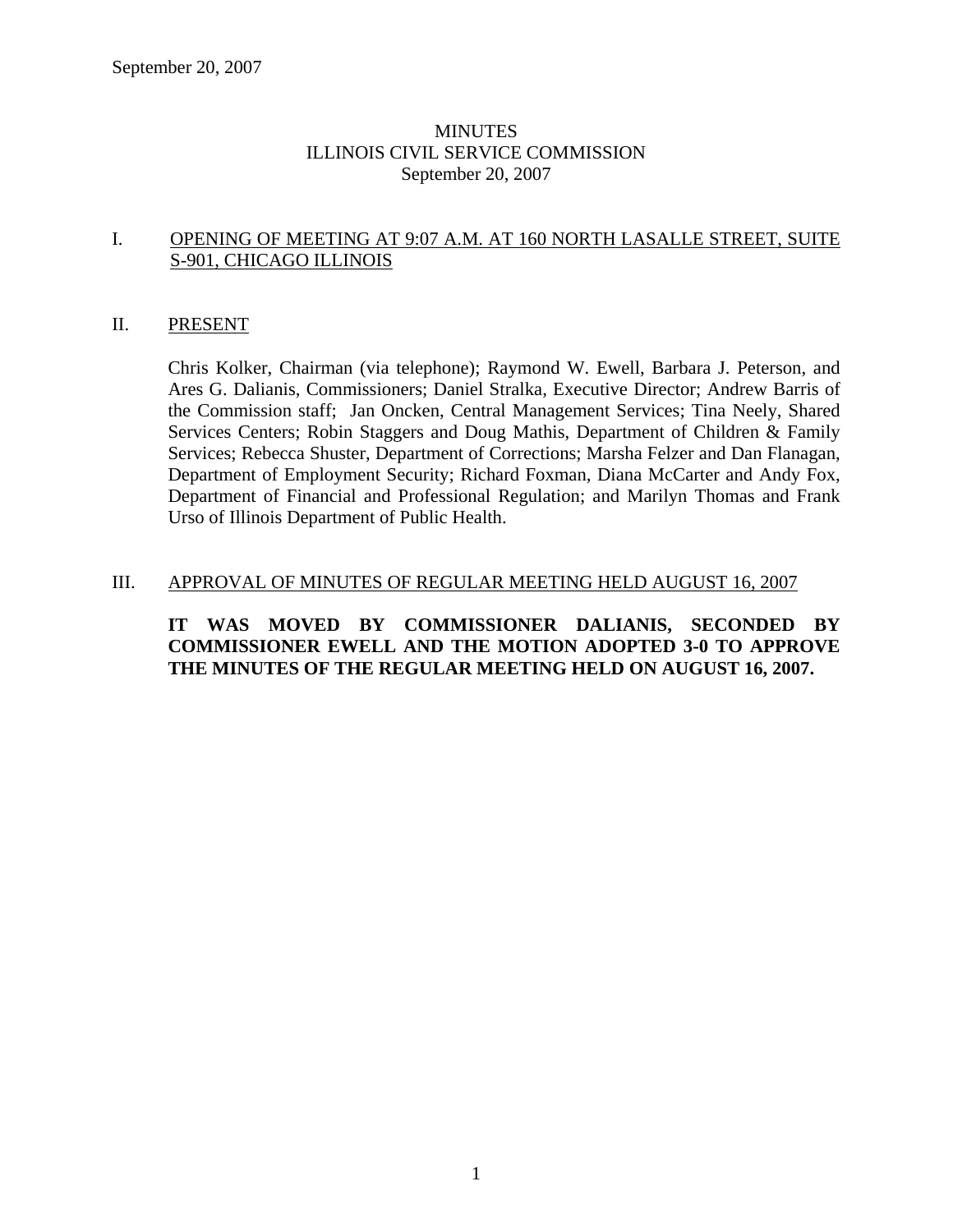#### IV. **EXEMPTIONS UNDER SECTION 4d(3) OF THE PERSONNEL CODE**

# A. Report on Exempt Positions

|                                          | Total     | Number of Exempt |
|------------------------------------------|-----------|------------------|
| <u>Agency</u>                            | Employees | Positions        |
|                                          |           |                  |
|                                          |           |                  |
|                                          |           |                  |
|                                          |           |                  |
|                                          |           |                  |
| Central Management Services 1,594 112    |           |                  |
|                                          |           |                  |
|                                          |           |                  |
|                                          |           |                  |
|                                          |           |                  |
|                                          |           |                  |
|                                          |           |                  |
|                                          |           |                  |
|                                          |           |                  |
|                                          |           |                  |
|                                          |           |                  |
| Environmental Protection Agency 1,032 19 |           |                  |
|                                          |           |                  |
|                                          |           |                  |
|                                          |           |                  |
|                                          |           |                  |
|                                          |           |                  |
|                                          |           |                  |
|                                          |           |                  |
|                                          |           |                  |
|                                          |           |                  |
|                                          |           |                  |
|                                          |           |                  |
|                                          |           |                  |
|                                          |           |                  |
|                                          |           |                  |
|                                          |           |                  |
|                                          |           |                  |
|                                          |           |                  |
|                                          |           |                  |
|                                          |           |                  |
|                                          |           |                  |
|                                          |           |                  |
|                                          |           |                  |
|                                          |           |                  |
|                                          |           |                  |
|                                          |           |                  |
|                                          |           |                  |
|                                          |           |                  |
|                                          |           |                  |
|                                          |           |                  |
|                                          |           |                  |
|                                          |           |                  |
|                                          |           |                  |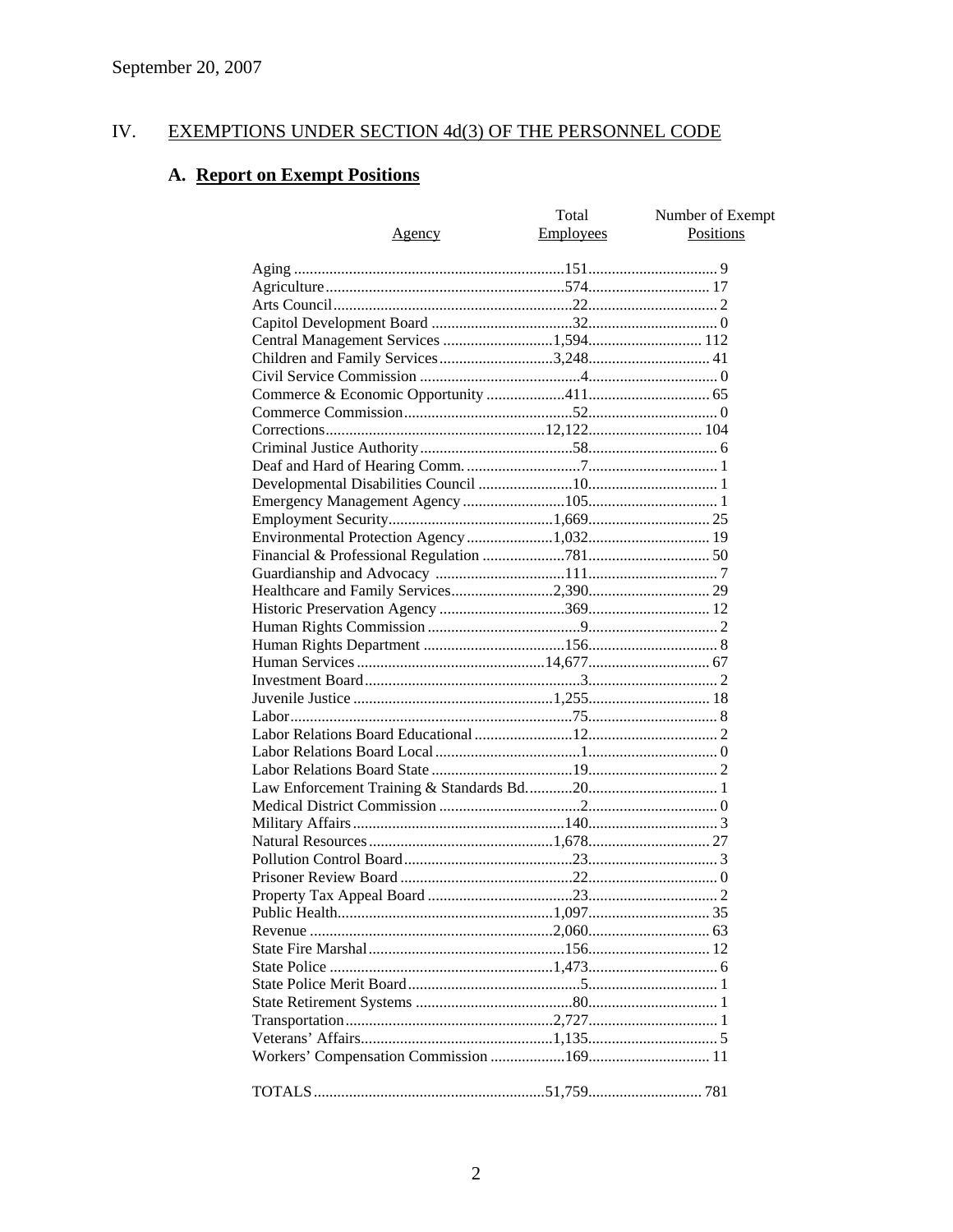### **B. Governing Rule - Jurisdiction B Exemptions**

- a) Before a position shall qualify for exemption from Jurisdiction B under Section 4d(3) of the Personnel Code, the position shall be directly responsible to:
	- 1. The Governor, or
	- 2. A departmental director or assistant director appointed by the Governor, or
	- 3. A board or commission appointed by the Governor, or
	- 4. The head of an agency created by Executive Order, or the director or assistant director of an agency carrying out statutory powers, whose offices are created by the Governor subject to legislative veto under Article V, Section 11, of the Constitution of 1970, which agency head, director, or assistant director may themselves be subject to exemption under Section 4d(3), or
	- 5. In an agency having a statutory assistant director, a deputy director exercising full line authority under the director for all operating entities of the agency, provided the statutory role of assistant director is vacant or is assigned clearly distinct and separate duties from the deputy director and as a colleague to him, or
	- 6. A line position organizationally located between the director and/or assistant director and a subordinate statutorily exempt position(s), provided the position proposed for exemption has line authority over the statutory exempt position(s), or
	- 7. The elected head of an independent agency in the executive, legislative, or judicial branch of government.
- b) If a position meets the above criterion, it must, in addition, be responsible for one or more of the following before it shall be approved as exempt:
	- 1. Directs programs defined by statute and/or departmental, board, or commission policy or possess significant authority when acting in the capacity of a director of programs to bind the agency.
	- 2. Makes decisions in exercising principal responsibility for the determination or execution of policy which fix objectives or state the principles to control action toward operating objectives of one or more divisions, such decisions being subject to review or reversal only by the director, assistant director, board or commission.
	- 3. Participates in the planning and programming of departmental, board, or commission activities, integrating the plans and projections of related divisions, and the scheduling of projected work programs of those agencies.

\* \* \*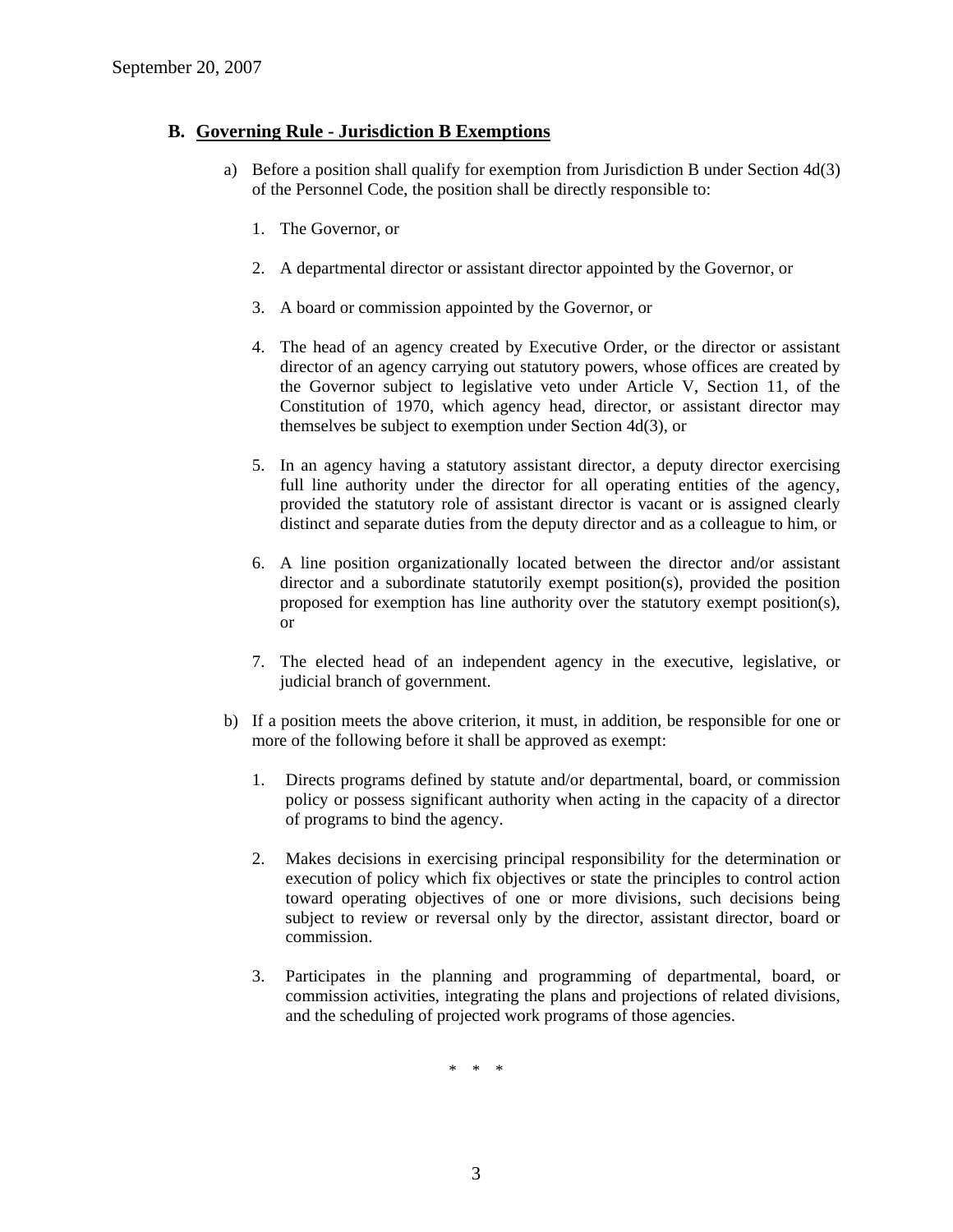### **C. Requests for 4d(3) Exemption**

• With regard to Items C1, C2, E and F, Executive Director Daniel Stralka reported that these are the Shared Service Center Functional & Strategic Assistant Human Resources Directors for both the Administrative & Regulatory and Public Safety Shared Service Centers. These positions first came before the Commission for consideration in June of this year. At that time, Jack Munzer, Statewide Project Manager for the Shared Service Centers, made a lengthy presentation on the initiative in general and fielded questions from the Commissioners on the Shared Service Centers and their impact on principal policy exemption requests they were making. The requested positions have been continued ever since as Staff met with representatives of Central Management Services and the Shared Service Centers to resolve a number of issues with regard to these requests. These position descriptions and reporting structures are essentially similar.

These positions will be reporting to the Director of Human Resources for each respective Shared Services Center, a position that reports to the Shared Services Center Director. To meet the reporting requirement, this is similar in an Agency to a Deputy Director who is the equivalent of a statutory Assistant Director. This also requires the Shared Services Center Directors to be treated as the equivalent of an agency director. These Human Resources Directors were previously granted 4d(3) exempt status and are the principal policy developers with regard to all aspects of Human Resources in their Shared Services Center. These positions will have principal administrative responsibility for the way in which the following Human Resource functions are carried out in and for the benefit of their subordinate agencies, with these being split between the Functional and Strategic positions:

> Labor Relations Classification Hiring Payroll Timekeeping **Benefits** Personnel Administration.

It is anticipated that there will be some principal policy overlap between these positions and the functions that will be carried out by the remaining subordinate agency Human Resource Directors as the implementation progresses. In time, it will become clearer where the principal administrative responsibility for the way in which these functions are carried out truly sits. Labor Relations at the Department of Corrections was cited as an example of this. Approving these requests acknowledges that for at least during this implementation period, positions with overlapping principal policy responsibilities may coexist to support the smooth transition to the Shared Services model. However, the Commission as well as Central Management Services, the Shared Services Centers, and subordinate agencies must be conscious of their responsibilities to minimize this overlap both in time and subject matter and to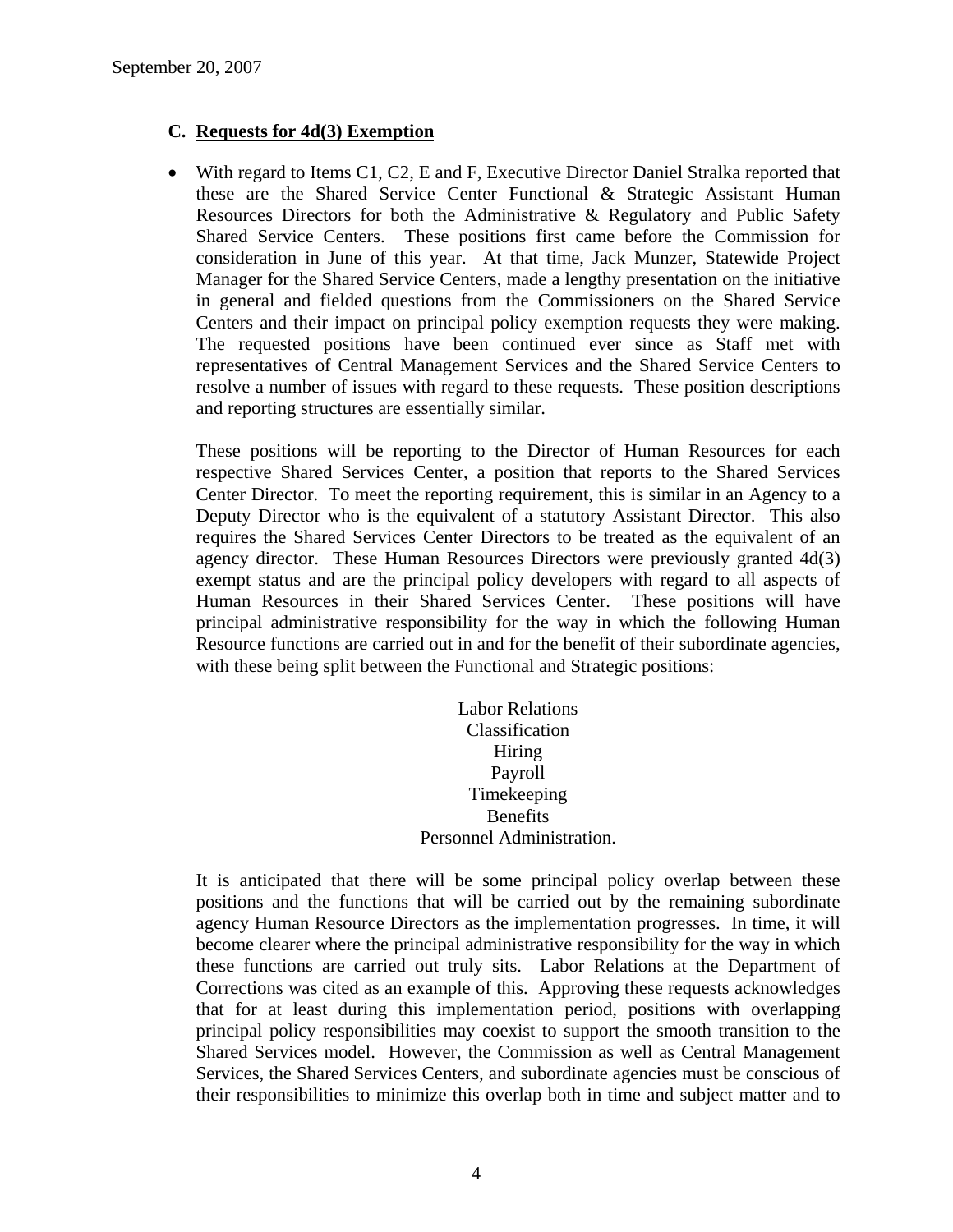either abolish or clarify positions as warranted by future circumstances. It was noted that the Personnel Code provides that the Commission is to use its judgment when determining whether to grant principal policy exemptions to any agency request. The Director of Central Management Services has indicated that she recommends approval of these requests. This being a highly unique situation and even though these requests do not meet a strict interpretation of the Commission's rules for exemption, the Commission must make a judgment call with regard to these requests as it has done many times in the past. After due consideration of all provided information related to these requests, Staff recommends approval.

Tina Neely, the Transition Manager of the Shared Services Centers, responded to Commissioners' questions. In response to a question from Commissioner Dalianis, she confirmed that the Shared Services Center model is more of an entrepreneurial method of managing these common functions. In response to a question from Commissioner Peterson, she indicated that these particular Shared Services Centers have been functioning for approximately four months, but it is anticipated it would take four to five years before all the necessary systems were developed and functioning. Chairman Kolker noted his support for the initiative.

- With regard to Item C3, Executive Director Daniel Stralka noted that this is a Project Manager position of limited duration, not unlike project manager positions that were created and principal policy exemption granted to Central Management Services in 2004. This position is one that will have principal policy responsibilities for implementing the Shared Services initiative, but will end up being abolished upon implementation. Statewide Project Manager Munzer was requesting a four-year exemption for these positions which is the anticipated duration of the implementation. This position was also part of the Commission's discussion back in June at which the Commission indicated it would tentatively approve this request. Staff's concern was that it appeared that this position would be a better candidate for personal service contract than full-time employee. However, it was explained to Staff that the pool of candidates for this position would come from current State employees who possess the legacy knowledge of Human Resources systems in the subordinate agencies and these employees would not be amenable to accepting this position unless it came with all the benefits of full-time employment with the State. Given the highly unique nature of this position, Staff recommended approval but of a more limited duration of 18-24 months since the Shared Services Centers can always return and request an extension of the exemption if circumstances warrant in the future.
- With regard to Item D, Executive Director Daniel Stralka indicated that the Agency requested to withdraw this request. This is part of an agreement made with the Shared Services Center leadership team that it is premature to consider whether agencies will need principal policy exempt positions to act as liaisons to the Shared Services Centers in a somewhat similar manner that legislative liaisons function, especially given that many if not most of these agencies are retaining principal policy exempt Human Resources Managers as the implementation of this initiative continues. Having reviewed this request and spent a significant amount of time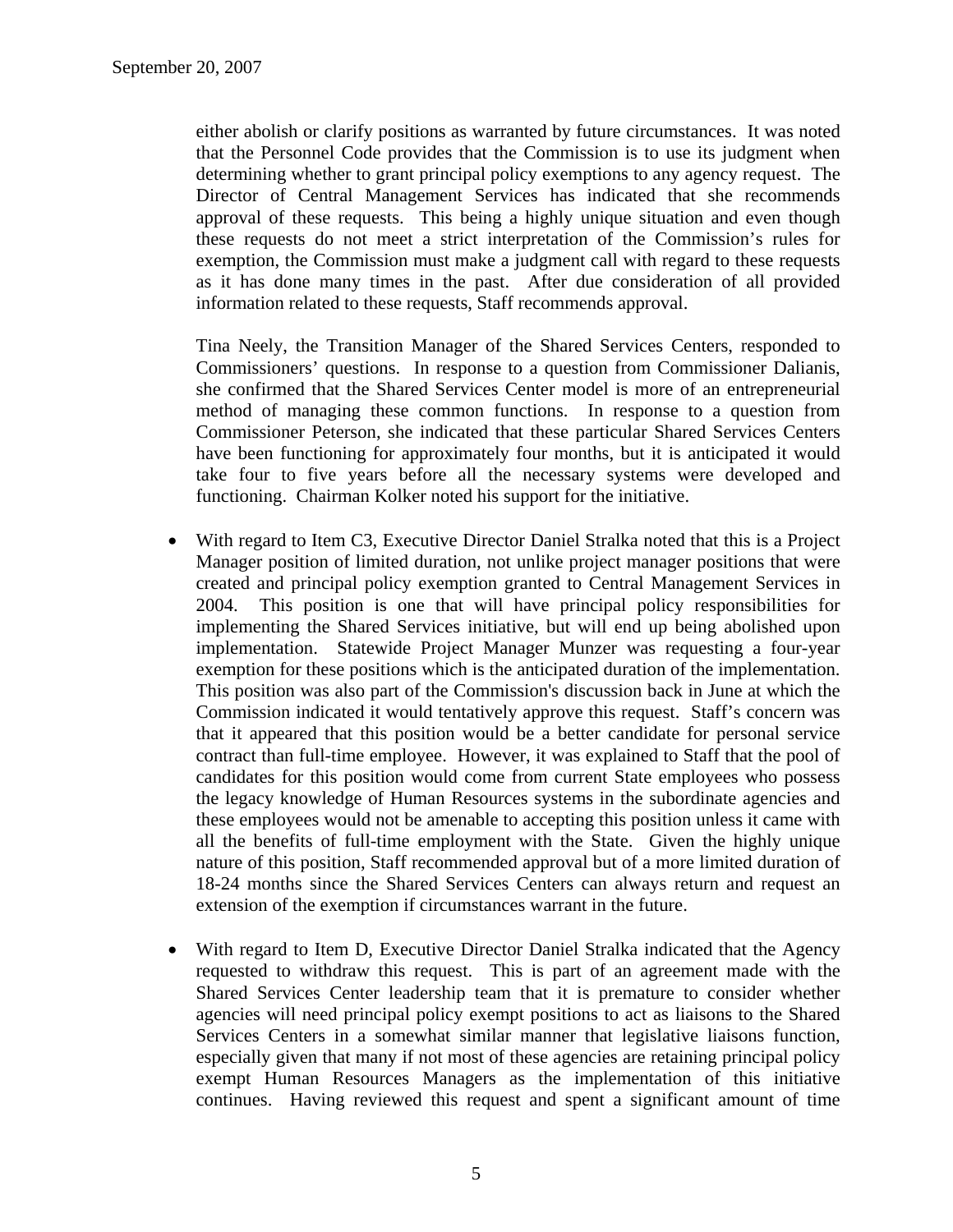pondering the interaction between the Shared Services Center and its subordinate agencies in developing and carrying out Human Resources functions, it was suggested that any liaison request would not qualify for principal policy exemption at this time.

• With regard to Items G and H, Executive Director Daniel Stralka reported that these requests are for the Chiefs of Disability Services and Asian-American Services, respectively. Staff recommends denial of these requests. Staff was unconvinced that these positions possess the principal programmatic responsibility necessary to support exemption. The agency did not provide any data regarding even the size of the client populations that these positions are to serve, nor did it provide any information to support some of the responsibilities set forth in the position description that would require distinct positions such as these to serve the client base. For example, the position description for the Asian-American position references "identifying variables necessary for a successful foster/adoptive plan in the Asian-American community," but was unable to state why these would be different from other communities. Of course, denial of these requests does not preclude the agency from establishing these positions. Finally, the Agency already has principal policy exempt African-American and Hispanic liaisons, largely granted due to the size of the client population the agency serves. Expanding beyond those two groups absent any hard data on how they would be benefited may start the Commission down a slippery slope which Staff believes is not warranted by Section 4d(3) of the Personnel Code.

Robin Staggers, Deputy Director of the Department of Children and Family Services, addressed the Commission in favor of the exemption requests. Starting with the Asian-American Services position, she noted that there is a growing population in the Asian-American community that can be served by the Agency. While Asian-Americans are a small percentage of the population served by the Agency, they are third after African-Americans and Latinos. The Agency presently has no one with the lingual skills or the cultural background to effectively reach out to this community and assist in the placement of Asian-American wards, of which there presently are 383. This position would also be assigned to the "New Americans" initiative servicing new immigrants in Illinois. The position would help the Agency to develop policies which would benefit the targeted community, and establish a council within the Agency for this purpose also. In response to a question from Chairman Kolker, Staggers indicated that this position would have the same reporting status and provide the same services as the African-American and Latino Chiefs, but to a different targeted ethnicity. Commissioner Peterson suggested that this request be continued to allow the Agency to provide the Commission additional statistical information in support of this request and the request for the Disability Services position also.

• With regard to Item I, Executive Director Daniel Stralka stated that this position was continued from last month to determine why this position for downstate legal services was being based in Cook County. The Department of Children and Family Services responded that it was because the incumbent has always been located in Cook County, and that is where the majority of the legal staff is located. The Agency noted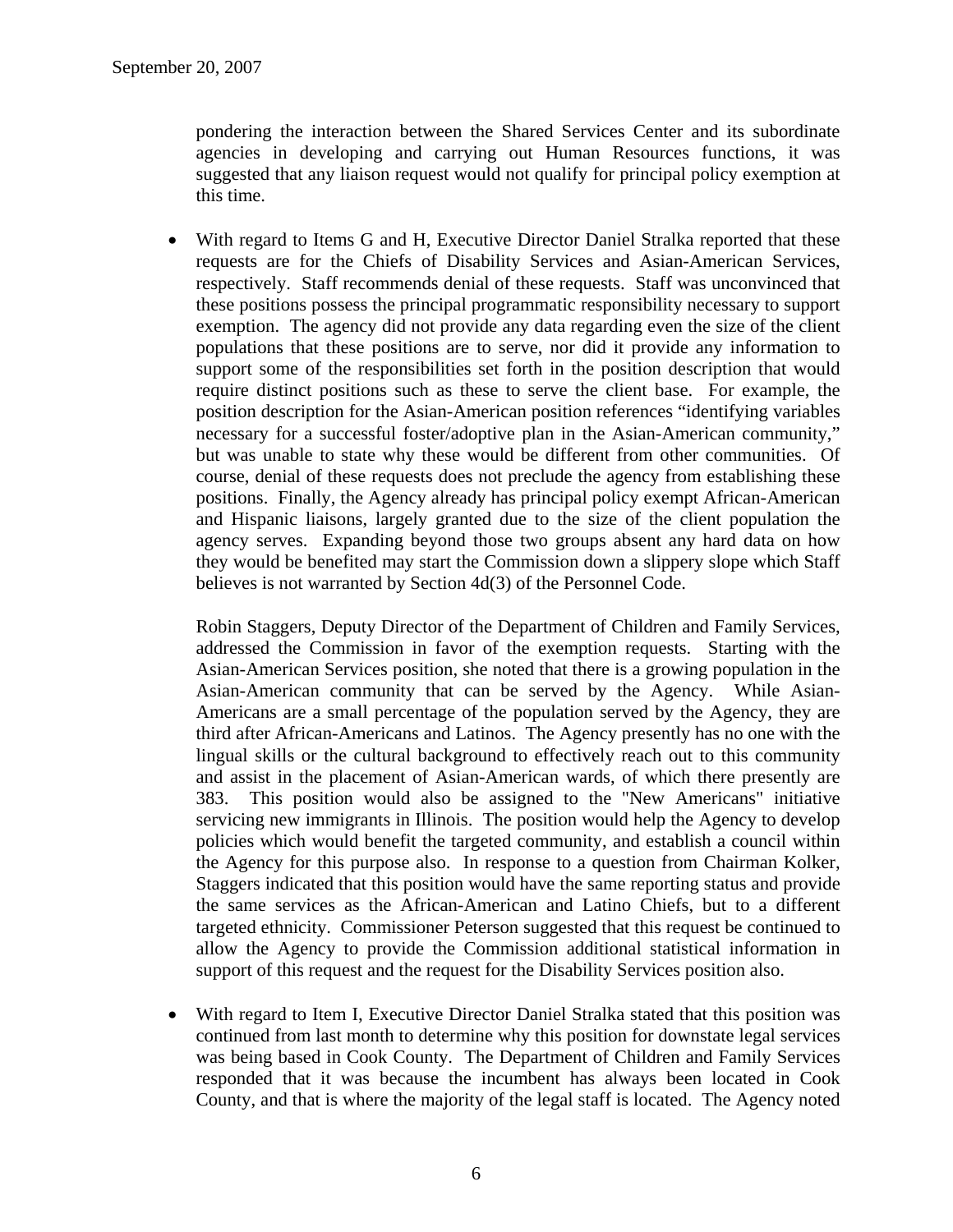that it has many downstate programs being overseen by Managers in Cook County. Based on that response, Staff recommended approval of this request.

- With regard to Item J, Executive Director Daniel Stralka noted that this is the Director of Real Estate Investigations for the Department of Financial and Professional Regulation. This position had previously been submitted to the Commission for approval, but ended up being withdrawn due to overlap with another 4d(3) real estate position. That position was subsequently abolished. This completes the reorganization of the Department of Professional Regulation in the investigations section. This position has similar responsibilities as investigative positions in pharmacy and medical for which the Commission approved exemption. For these reasons, Staff recommended approval of this request.
- With regard to Item K, Executive Director Daniel Stralka indicated that Staff had questions about this request which the agency was unable to respond to prior to the meeting. For that reason, Staff recommended continuing this request.
- With regard to Item L1, Executive Director Daniel Stralka noted that this position is responsible for training throughout the Departments of Corrections and Juvenile Justice. It reports to the Chief of Staff who is the equivalent of a statutory Assistant Director. Much of the training for which it is responsible is the result of statutory mandates, and it has principal programmatic responsibility for both identifying training needs and carrying out the training. The agency indicated that this position had previously been 4d(3) exempt until 1999 when the exemption was rescinded due to a reorganization which pushed it down the organizational chart from the Director. For these reasons, Staff recommended approval of this request.
- With regard to Item L2, Executive Director Daniel Stralka reported that this position has principal programmatic responsibility for all medical services provided by the Department of Corrections. It reports to the Deputy Director of Support Services who is the equivalent of a statutory Assistant Director. In light of the nature of the program and its extensive responsibilities in delivering medical services to Department of Corrections' inmate population, Staff recommends approval. Deputy Director Rebecca Shuster added that the effective delivery of medical services at the Department of Corrections is such a pressing issue that it is the subject of the most vocal complaints by its collective bargaining representative. While this position had previously been contracted out, it has now been determined that a permanent position would best serve the State's interests.
- With regard to Item M, Executive Director Daniel Stralka indicated that Staff had questions about this request which the agency was unable to respond to prior to the meeting and there were potential overlap concerns which Staff was unable to address. For these reasons, Staff recommended continuing this request.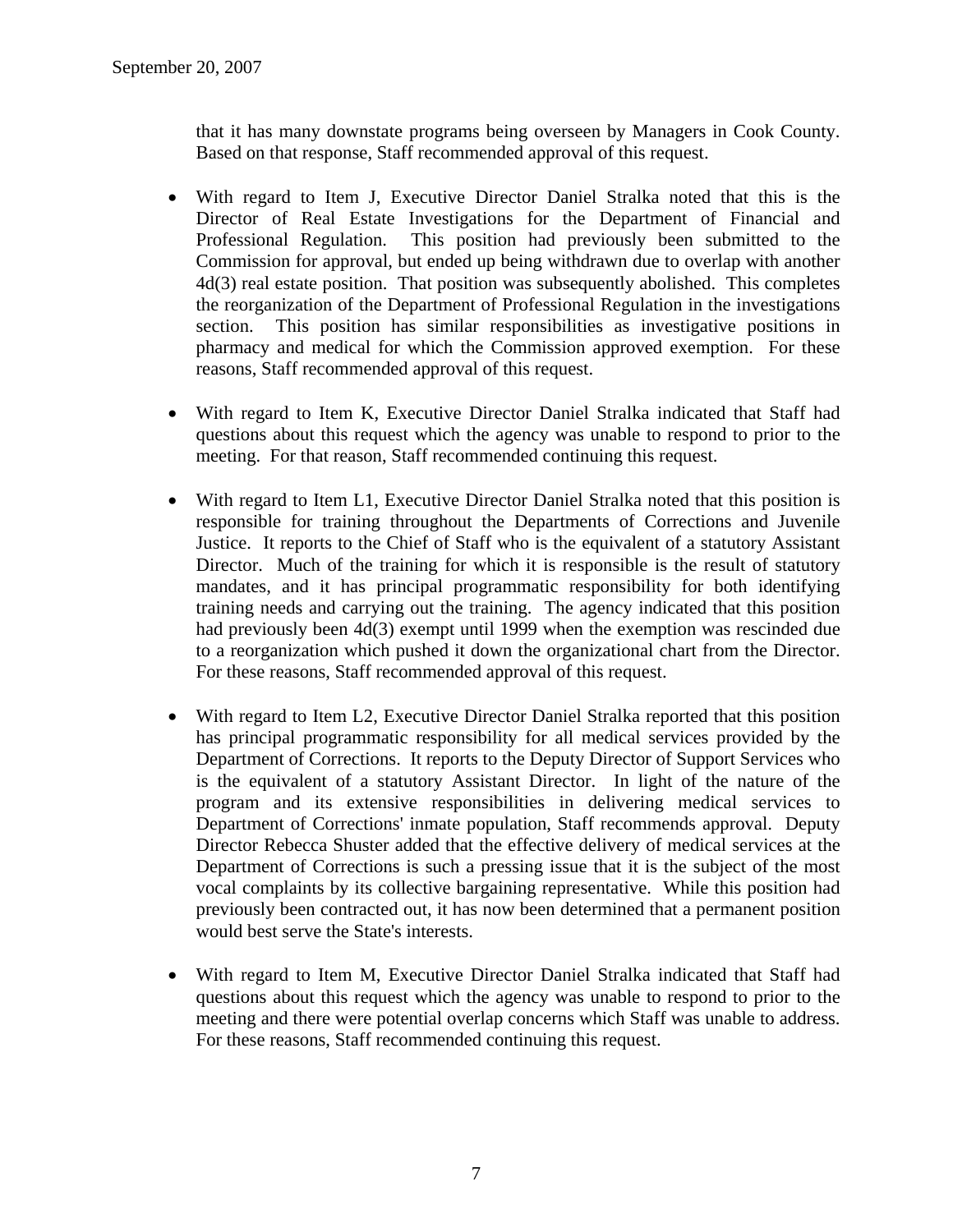- With regard to Item N, Executive Director Daniel Stralka noted that this position has principal programmatic responsibility for disaster assistance and preparedness, assisting in all the emergency management programs administered by the agency. It serves on many inter-agency committees related to its mission and manages several million dollars in federal funds disbursed to local government units for related programs. It reports to the agency director. For these reasons, Staff recommended approval of this request.
- With regard to Item O, Executive Director Daniel Stralka reported that this position has principal programmatic responsibility for Economic Information and Analysis, one of three basic programs of the Illinois Department of Employment Security authorized by both federal and State law. It reports to the agency director. It is responsible for the collection and analysis of labor statistics which are then disseminated throughout the agency, other agencies in the state, the federal government, employers, jobseekers and others. Additionally, Dan Flanagan, Assistant General Counsel of the Department of Employment Security and Marsha Felzer, Manager of Administrative, Economic Information and Analysis Division, of the Department of Employment Security, provided additional detailed information about the scope and size of the program, how this position is responsible for the accuracy of data provided through the program, and its essential relationship to the mission of the agency. For these reasons, Staff recommended approval of this request.
- With regard to Item P, Executive Director Daniel Stralka reported that this position has principal programmatic responsibility for serving as principal legal advisor to the Health Facilities Planning Board. It technically reports to the agency's Chief Counsel, but serves the Health Facilities Planning Board and has significant independent decision-making authority in this capacity when advising the Board. This includes managing litigation resulting from Board action or inaction. Marilyn Thomas, Chief Counsel for Illinois Department of Public Health elaborated on the relationship between Department of Public Health and the Health Facilities Planning Board, noting the role the Board plays in the highly controversial function of monitoring access to health facility planning throughout the State and how the Department of Public Health provides all the support staff for the Board. She also provided additional detail confirming the amount of independent authority this position possesses in its relationship with the Board. For these reasons, Staff recommended approval of this request.
- With regard to Item Q, Executive Director Daniel Stralka noted that this position has principal programmatic responsibility for the recently established Homeless & Disabled Veterans Program. The position reports to the Director. While this program was agency initiated and only exists at the Manteno Veterans' Home, it will soon be expanded statutorily to include the Chicago home. Due to the nature of the program, Staff recommended approval of this request. Commissioner Ewell inquired about the current enrollment in the program. However, as the Agency failed to send a representative to the meeting no response was provided. Executive Director Daniel Stralka noted that the Agency had been cautioned about the need to send a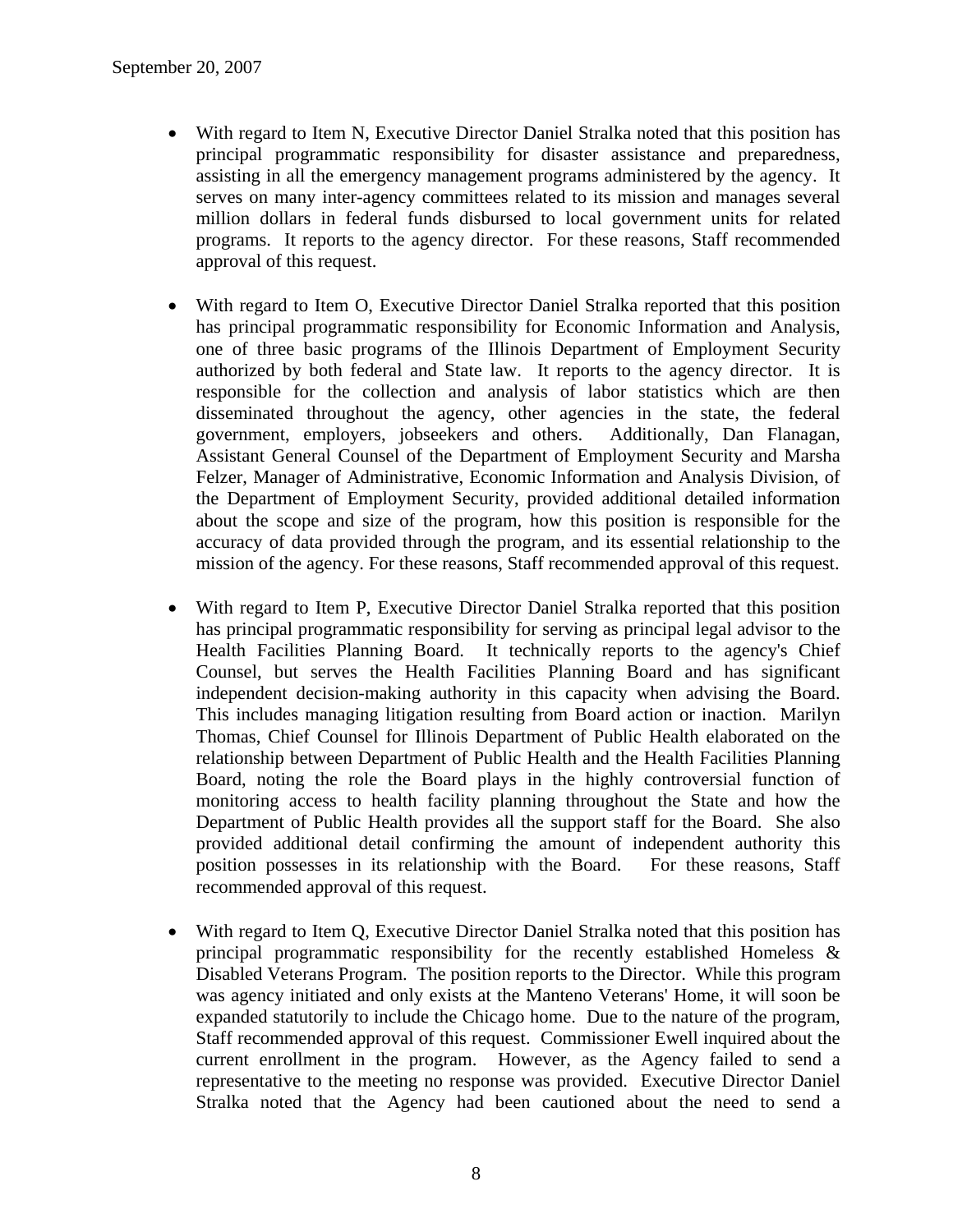representative to the Commission's meeting to respond to such requests and suggested that the Commission could continue the request to obtain this information. However, Commissioner Ewell indicated that the materials provided were sufficient to allow the matter to proceed.

**IT WAS MOVED BY CHAIRMAN KOLKER, SECONDED BY COMMISSIONER DALIANIS, AND THE MOTION ADOPTED 4-0 TO GRANT AND CONTINUE THE REQUESTS FOR 4D(3) EXEMPTION FOR THE FOLLOWING POSITIONS:** 

### **The following 4d(3) exemption requests were granted on September 20, 2007:**

### **C1. Illinois Department of Corrections**

| <b>Position Number</b>  | 40070-29-40-210-00-01                                |
|-------------------------|------------------------------------------------------|
| <b>Position Title</b>   | Senior Public Service Administrator                  |
| Bureau/Division         | <b>Public Safety Shared Services Center</b>          |
| <b>Functional Title</b> | <b>Assistant Deputy Director of Human Resources,</b> |
|                         | <b>Functional Processes</b>                          |
| Incumbent               | None                                                 |
| Supervisor              | Deputy Director of Human Resources, Public Safety    |
|                         | Shared Services Center (who reports to Director of   |
|                         | Public Safety Shared Services Center, who in turn    |
|                         | reports to the Governor)                             |
| <b>Location</b>         | <b>Sangamon County</b>                               |

### **C2. Illinois Department of Corrections**

| <b>Position Number</b>  | 40070-29-40-220-00-01                                |
|-------------------------|------------------------------------------------------|
| <b>Position Title</b>   | Senior Public Service Administrator                  |
| <b>Bureau/Division</b>  | <b>Public Safety Shared Services Center</b>          |
| <b>Functional Title</b> | <b>Assistant Deputy Director of Human Resources,</b> |
|                         | <b>Strategic Processes</b>                           |
| Incumbent               | None                                                 |
| Supervisor              | Deputy Director of Human Resources, Public Safety    |
|                         | Shared Services Center (who reports to Director of   |
|                         | Public Safety Shared Services Center, who in turn    |
|                         | reports to the Governor)                             |
| ocation                 | <b>Sangamon County</b>                               |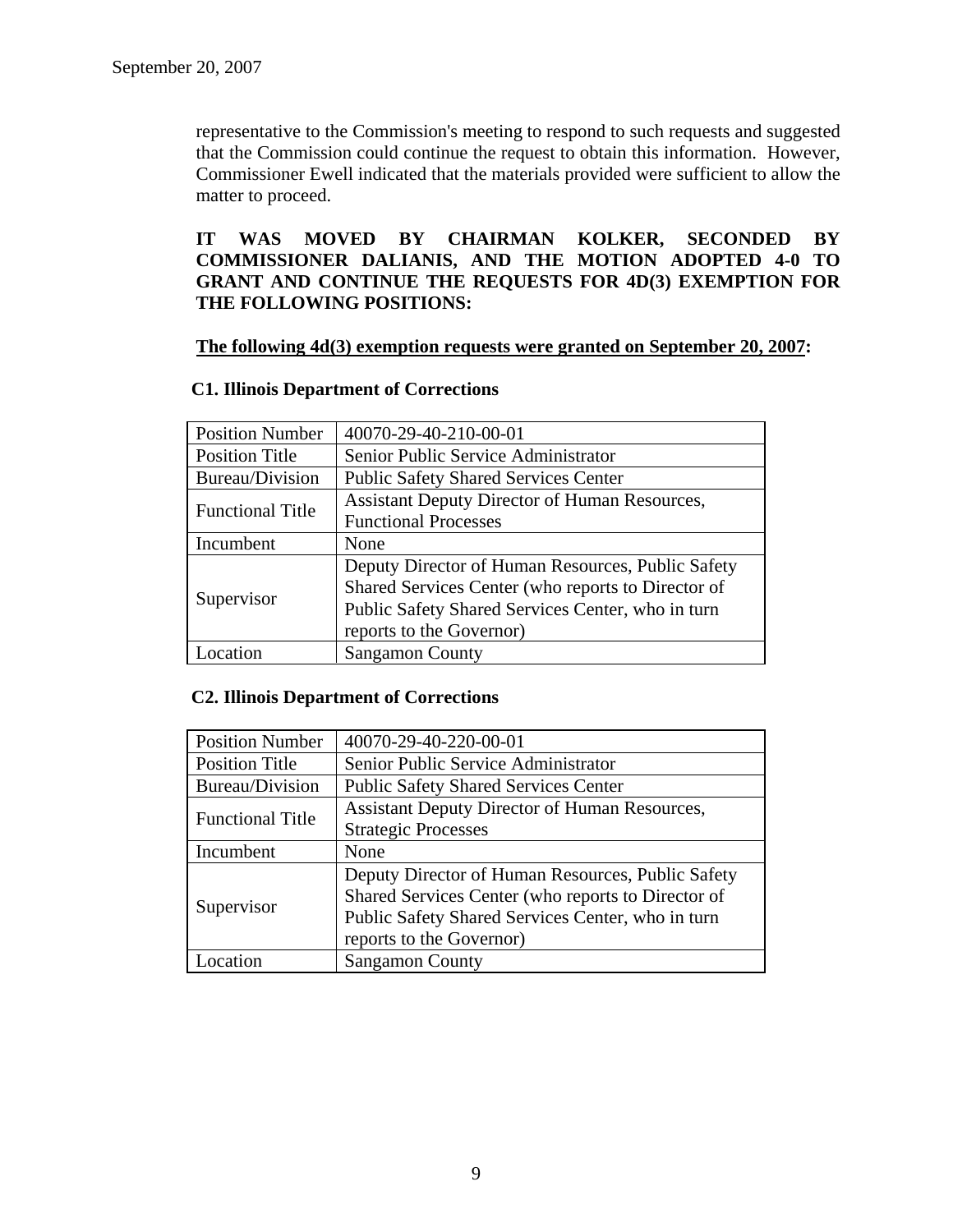| <b>Position Number</b>  | 40070-25-12-210-00-01                                 |
|-------------------------|-------------------------------------------------------|
| <b>Position Title</b>   | Senior Public Service Administrator                   |
| <b>Bureau/Division</b>  | Administrative & Regulatory Shared Services Center    |
| <b>Functional Title</b> | <b>Assistant Human Resources Director,</b>            |
|                         | <b>Strategic Processes</b>                            |
| Incumbent               | None                                                  |
| Supervisor              | Human Resources Director of the Administrative &      |
|                         | Regulatory Shared Services Center (who reports to the |
|                         | Director of the Administrative & Regulatory Shared    |
|                         | Services Center, who in turn reports to the Governor) |
| ocation                 | <b>Sangamon County</b>                                |

# **E. Illinois Department of Revenue**

# **F. Illinois Department of Revenue**

| <b>Position Number</b>  | 40070-25-12-220-00-01                                 |
|-------------------------|-------------------------------------------------------|
| <b>Position Title</b>   | Senior Public Service Administrator                   |
| <b>Bureau/Division</b>  | Administrative & Regulatory Shared Services Center    |
| <b>Functional Title</b> | <b>Assistant Human Resources Director,</b>            |
|                         | <b>Functional Processes</b>                           |
| Incumbent               | None                                                  |
| Supervisor              | Human Resources Director of the Administrative &      |
|                         | Regulatory Shared Services Center (who reports to the |
|                         | Director of the Administrative & Regulatory Shared    |
|                         | Services Center, who in turn reports to the Governor) |
| Location                | <b>Sangamon County</b>                                |

# **I. Illinois Department of Children & Family Services**

| <b>Position Number</b>  | 40070-16-03-100-00-01                               |
|-------------------------|-----------------------------------------------------|
| Position Title          | Senior Public Service Administrator                 |
| Bureau/Division         | <b>Legal Services</b>                               |
| <b>Functional Title</b> | Deputy General Counsel for Downstate Legal Services |
| Incumbent               | Dixie L. Peterson                                   |
| Supervisor              | General Counsel who reports to Director             |
| Location                | <b>Cook County</b>                                  |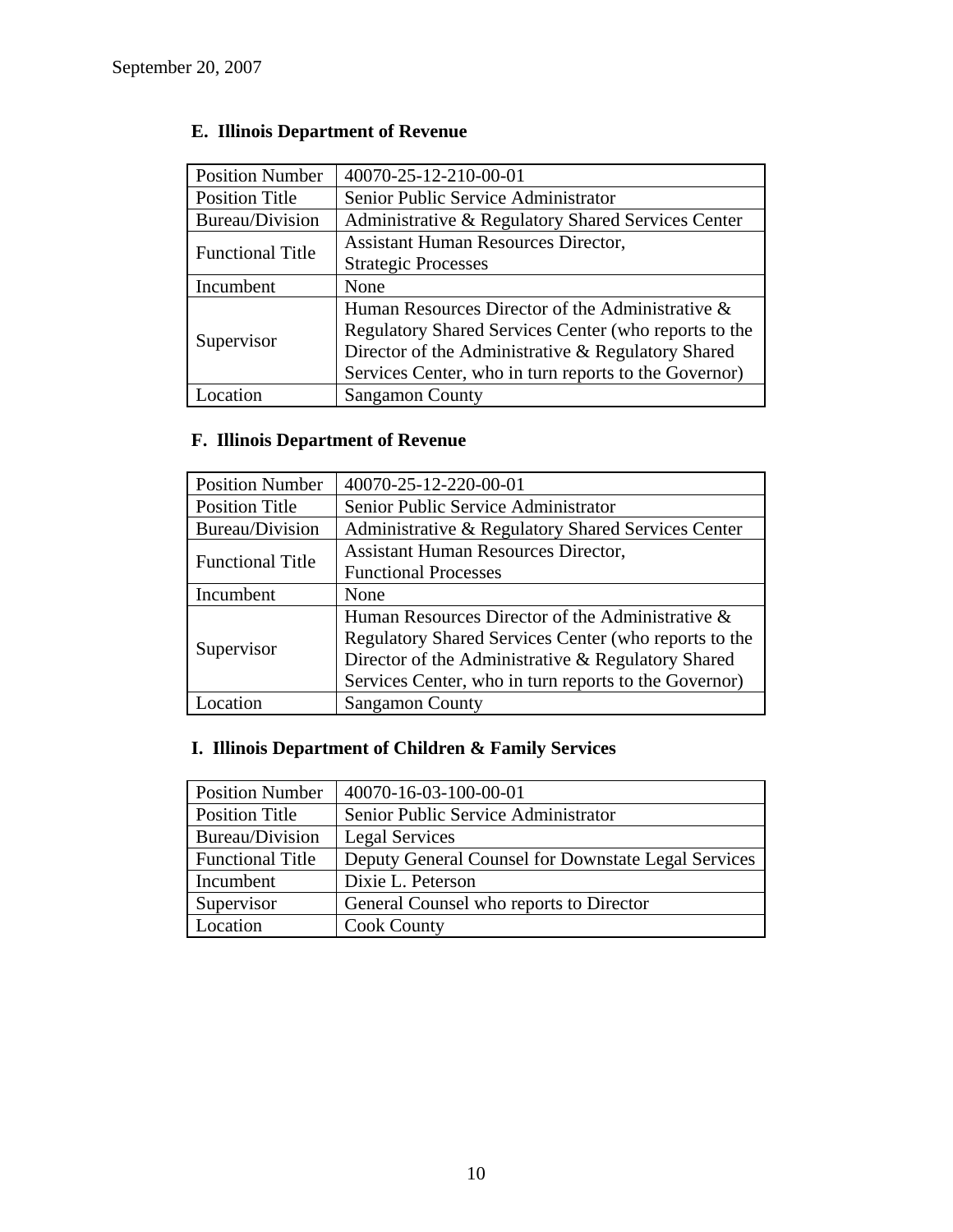| <b>Position Number</b>  | 40070-13-40-940-00-01                                                                      |
|-------------------------|--------------------------------------------------------------------------------------------|
| <b>Position Title</b>   | Senior Public Service Administrator                                                        |
| Bureau/Division         | Professional Regulation                                                                    |
| <b>Functional Title</b> | Director of Real Estate Investigations                                                     |
| Incumbent               | None                                                                                       |
| Supervisor              | Statewide Enforcement who reports to the Director,<br>who in turn reports to the Secretary |
| Location                | <b>Cook County</b>                                                                         |

# **J. Illinois Dept. of Financial and Professional Regulation**

## **L1. Illinois Department of Corrections**

| <b>Position Number</b>  | 40070-29-01-200-00-01                      |
|-------------------------|--------------------------------------------|
| <b>Position Title</b>   | Senior Public Service Administrator        |
| Bureau/Division         | Chief of Staff                             |
| <b>Functional Title</b> | Director of Staff Development & Training   |
| Incumbent               | None                                       |
| Supervisor              | Chief of Staff who reports to the Director |
| Location                | <b>Sangamon County</b>                     |

### **L2. Illinois Department of Corrections**

| <b>Position Number</b>  | 26405-29-02-700-00-01                               |
|-------------------------|-----------------------------------------------------|
| <b>Position Title</b>   | Medical Administrator IV                            |
| Bureau/Division         | <b>Support Services</b>                             |
| <b>Functional Title</b> | <b>Chief of Medical Services</b>                    |
| Incumbent               | None                                                |
| Supervisor              | Deputy Director of Support Services, who reports to |
|                         | the Director                                        |
| Location                | <b>Cook County</b>                                  |

# **N. Illinois Emergency Management Agency**

| <b>Position Number</b>  | 40070-50-17-300-00-01                            |
|-------------------------|--------------------------------------------------|
| <b>Position Title</b>   | Senior Public Service Administrator              |
| <b>Bureau/Division</b>  | Disaster Assistance & Preparedness               |
| <b>Functional Title</b> | Bureau Chief, Disaster Assistance & Preparedness |
| Incumbent               | David L. Smith                                   |
| Supervisor              | Director                                         |
| Location                | <b>Sangamon County</b>                           |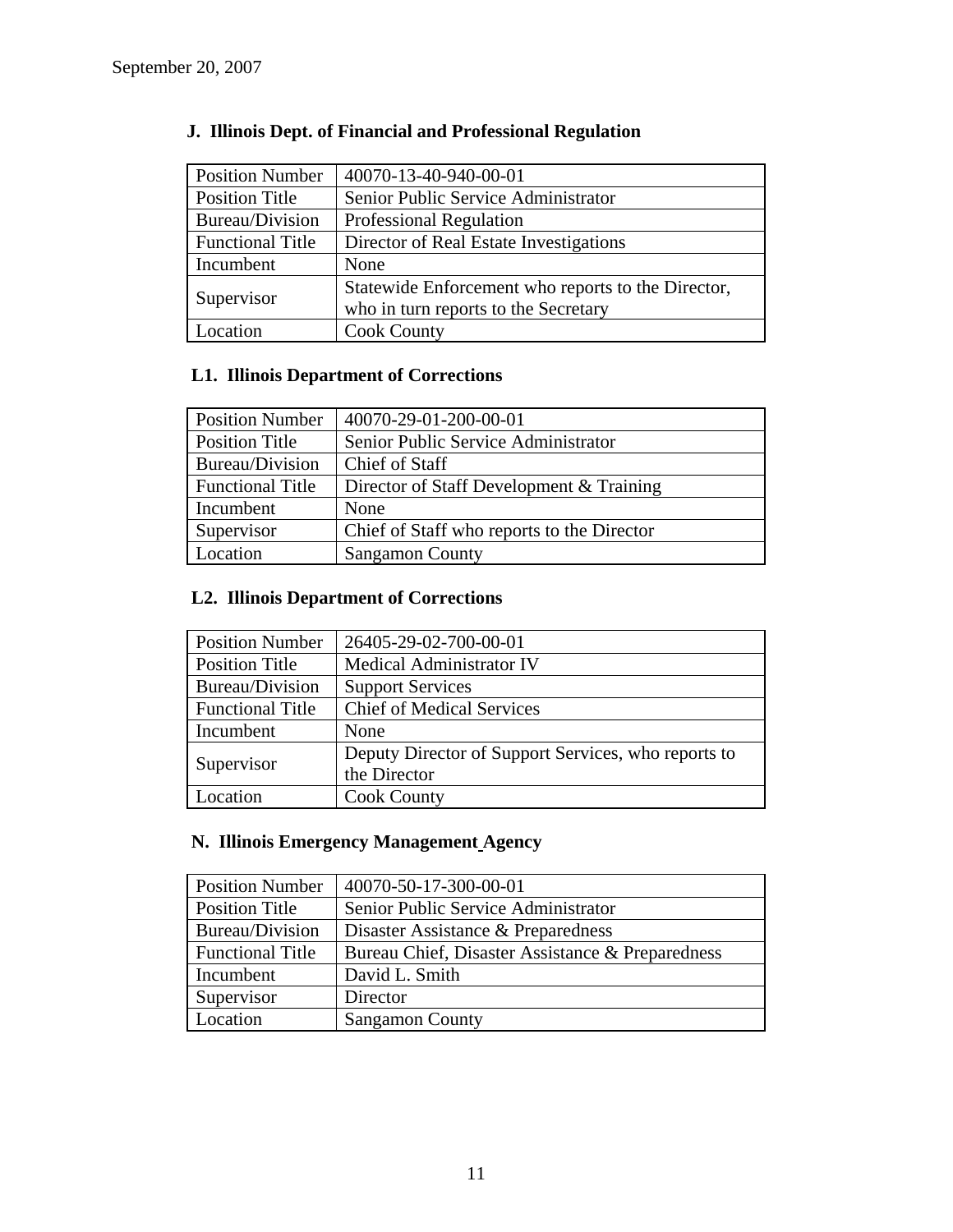| <b>Position Number</b>  | 40070-44-09-000-00-01                      |
|-------------------------|--------------------------------------------|
| <b>Position Title</b>   | Senior Public Service Administrator        |
| Bureau/Division         | Economic Information & Analysis            |
| <b>Functional Title</b> | Manager of Economic Information & Analysis |
| Incumbent               | None                                       |
| Supervisor              | Director                                   |
| Location                | <b>Cook County</b>                         |

### **O. Illinois Department of Employment Security**

### **P. Illinois Department of Public Health**

| <b>Position Number</b>  | 40070-20-02-300-00-81                  |
|-------------------------|----------------------------------------|
| <b>Position Title</b>   | Senior Public Service Administrator    |
| Bureau/Division         | Division of Legal Services             |
| <b>Functional Title</b> | Deputy Chief Counsel                   |
| Incumbent               | None                                   |
| Supervisor              | Chief Counsel, who reports to Director |
| Location                | <b>Cook County</b>                     |

### **Q. Illinois Department of Veterans' Affairs**

| <b>Position Number</b>  | 40070-34-00-700-00-01                 |
|-------------------------|---------------------------------------|
| <b>Position Title</b>   | Senior Public Service Administrator   |
| <b>Bureau/Division</b>  | Homeless & Disabled Veterans' Program |
| <b>Functional Title</b> | Program Director                      |
| Incumbent               | None                                  |
| Supervisor              | Director                              |
| Location                | <b>Kankakee County</b>                |

### **The following 4d(3) exemption requests were continued on September 20, 2007:**

### **G. Illinois Department of Children & Family Services**

| <b>Position Number</b>  | 37015-16-05-400-00-01                            |
|-------------------------|--------------------------------------------------|
| <b>Position Title</b>   | <b>Public Service Administrator</b>              |
| Bureau/Division         | <b>Affirmative Action</b>                        |
| <b>Functional Title</b> | <b>Chief of Asian-American Services</b>          |
| Incumbent               | None                                             |
| Supervisor              | Affirmative Action Chief who reports to Director |
| Location                | <b>Cook County</b>                               |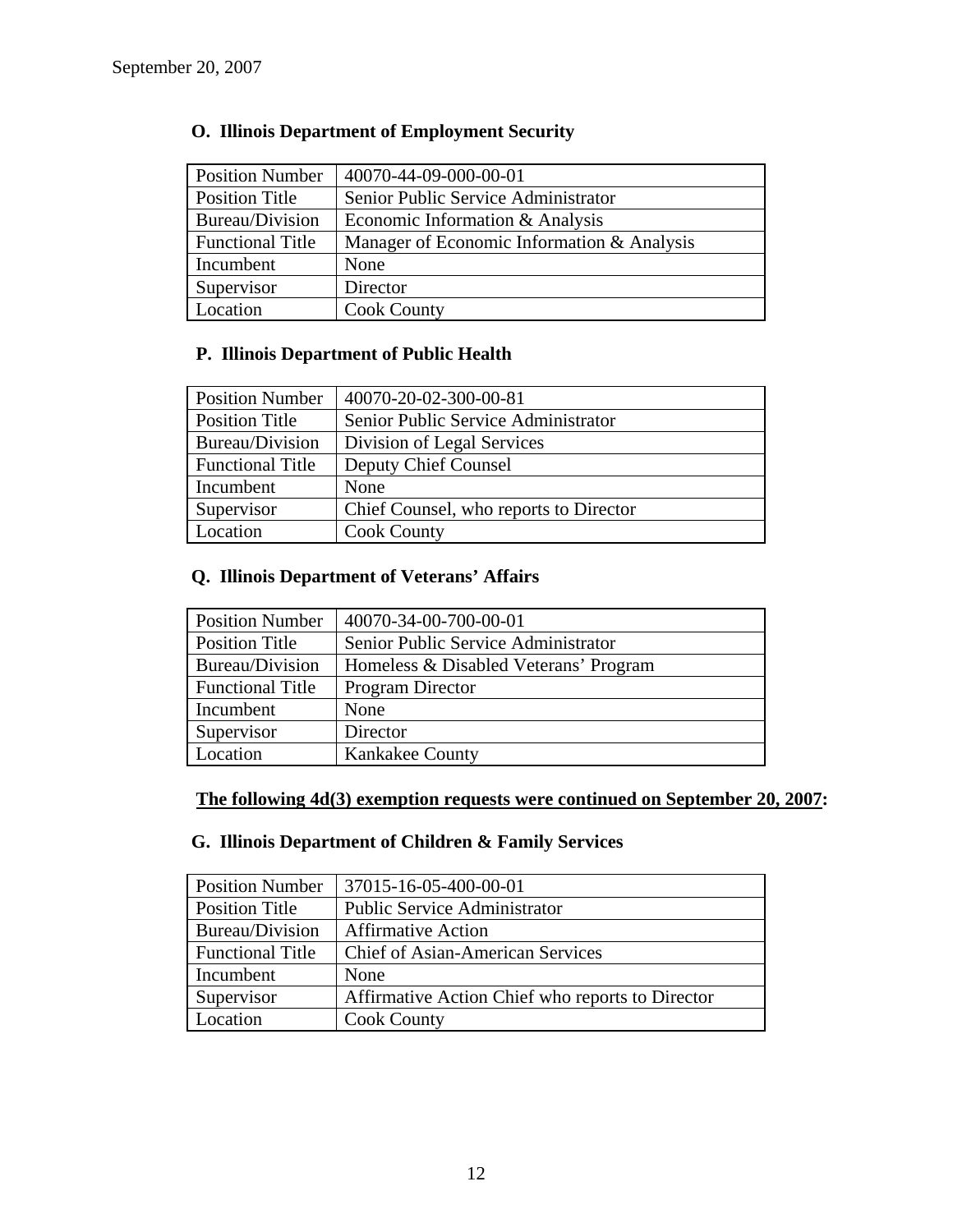| <b>Position Number</b>  | 37015-16-05-500-00-01                            |
|-------------------------|--------------------------------------------------|
| Position Title          | <b>Public Service Administrator</b>              |
| Bureau/Division         | <b>Affirmative Action</b>                        |
| <b>Functional Title</b> | <b>Chief of Disability Services</b>              |
| Incumbent               | None                                             |
| Supervisor              | Affirmative Action Chief who reports to Director |
| Location                | <b>Cook County</b>                               |

### **H. Illinois Department of Children & Family Services**

### **K. Illinois Department of Commerce and Economic Opportunity**

| <b>Position Number</b>  | 40070-42-00-800-00-01               |
|-------------------------|-------------------------------------|
| <b>Position Title</b>   | Senior Public Service Administrator |
| Bureau/Division         | Director's Office                   |
| <b>Functional Title</b> | <b>Chief Accountability Officer</b> |
| Incumbent               | None                                |
| Supervisor              | Director                            |
| Location                | <b>Sangamon County</b>              |

### **M. Illinois Department of Children & Family Services**

| <b>Position Number</b>  | 40070-16-08-000-00-01                          |
|-------------------------|------------------------------------------------|
| <b>Position Title</b>   | Senior Public Service Administrator            |
| Bureau/Division         | Division of Quality Assurance                  |
| <b>Functional Title</b> | Deputy Director, Division of Quality Assurance |
| Incumbent               | None                                           |
| Supervisor              | Director                                       |
| Location                | <b>Cook County</b>                             |

**IT WAS MOVED BY COMMISSIONER PETERSON, SECONDED BY COMMISSIONER DALIANIS, AND THE MOTION ADOPTED 4-0 TO GRANT THE REQUEST FOR 4D(3) EXEMPTION FOR THE FOLLOWING POSITION FOR A PERIOD OF 24 MONTHS:**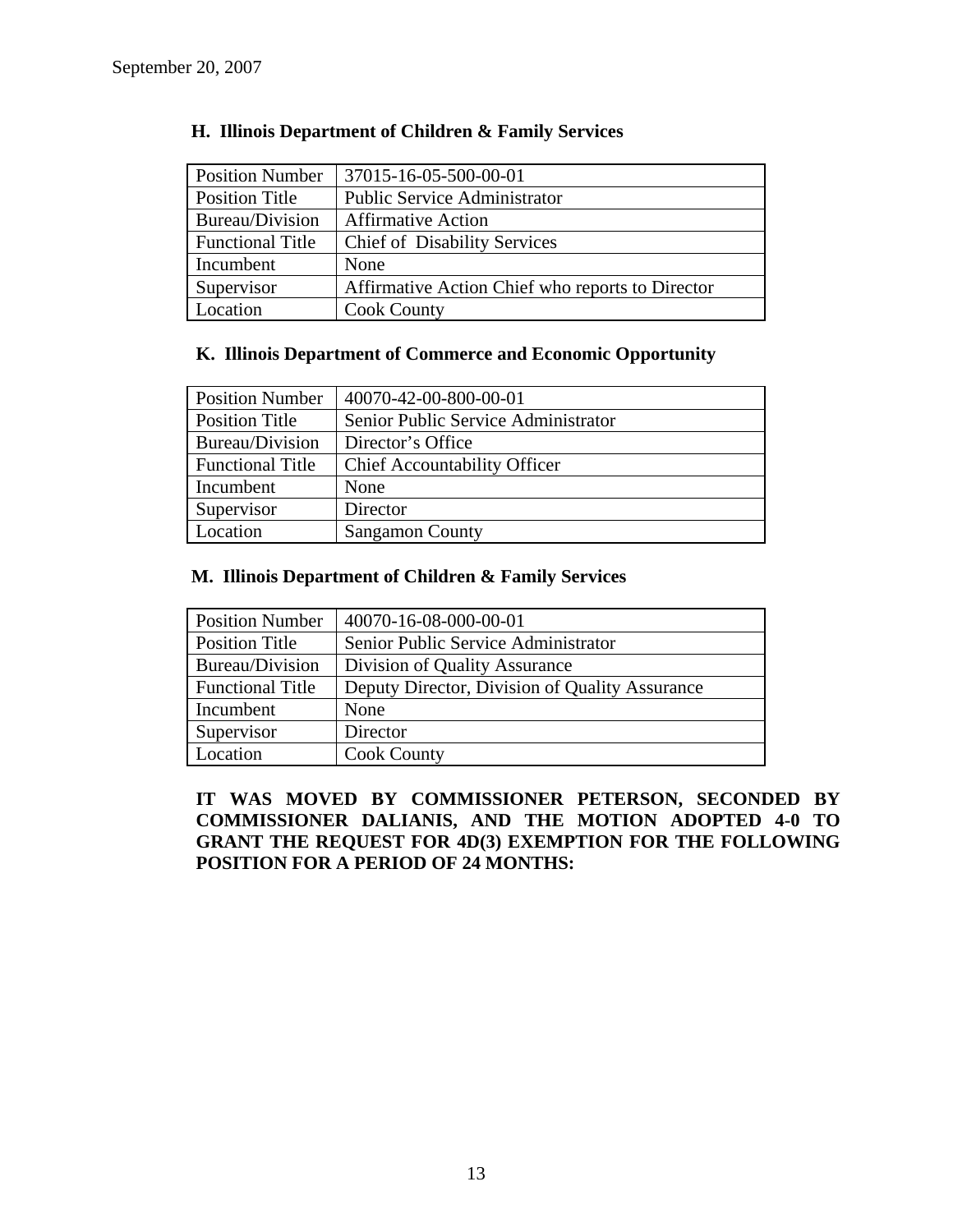### **The following 4d(3) exemption request was granted on September 20, 2007 for a period of 24 months:**

| <b>Position Number</b>  | 40070-29-40-420-00-01                                 |
|-------------------------|-------------------------------------------------------|
| <b>Position Title</b>   | Senior Public Service Administrator                   |
| Bureau/Division         | <b>Public Safety Shared Services Center</b>           |
| <b>Functional Title</b> | <b>Risk Assessment Project Manager</b>                |
| Incumbent               | None                                                  |
|                         | Deputy Director of Projects, Public Safety Shared     |
| Supervisor              | Services Center (who reports to Director of Public    |
|                         | Safety Shared Services Center, who in turn reports to |
|                         | the Governor)                                         |
| <i>c</i> ocation        | <b>Sangamon County</b>                                |

### **C3. Illinois Department of Corrections**

### V. CLASS SPECIFICATIONS

**The Director of Central Management Services submitted the following class title for revision:** 

A. Position Title

Mental Health Administrator Trainee

**Staff Analysis:** Assistant Executive Director Andrew Barris addressed the Commission about the proposed revision to the Mental Health Administrator Trainee class. Barris stated that the revision to the class was needed to shorten the training period from 6 to 12 months to 4 to 9 months. Barris informed the Commission that the classification analysis provided by Central Management Services indicated that the bureau of Developmental Disabilities (within the Department of Human Services) is the only bureau using the title and that the training program for the title was in the process of being revised.

**IT WAS MOVED BY COMMISSIONER DALIANIS, SECONDED BY COMMISSIONER EWELL AND THE MOTION ADOPTED 4-0 TO APPROVE THE REVISION OF THE FOLLOWING CLASS TITLE TO BE EFFECTIVE OCTOBER 1, 2007:** 

• **Item A: Mental Health Administrator Trainee**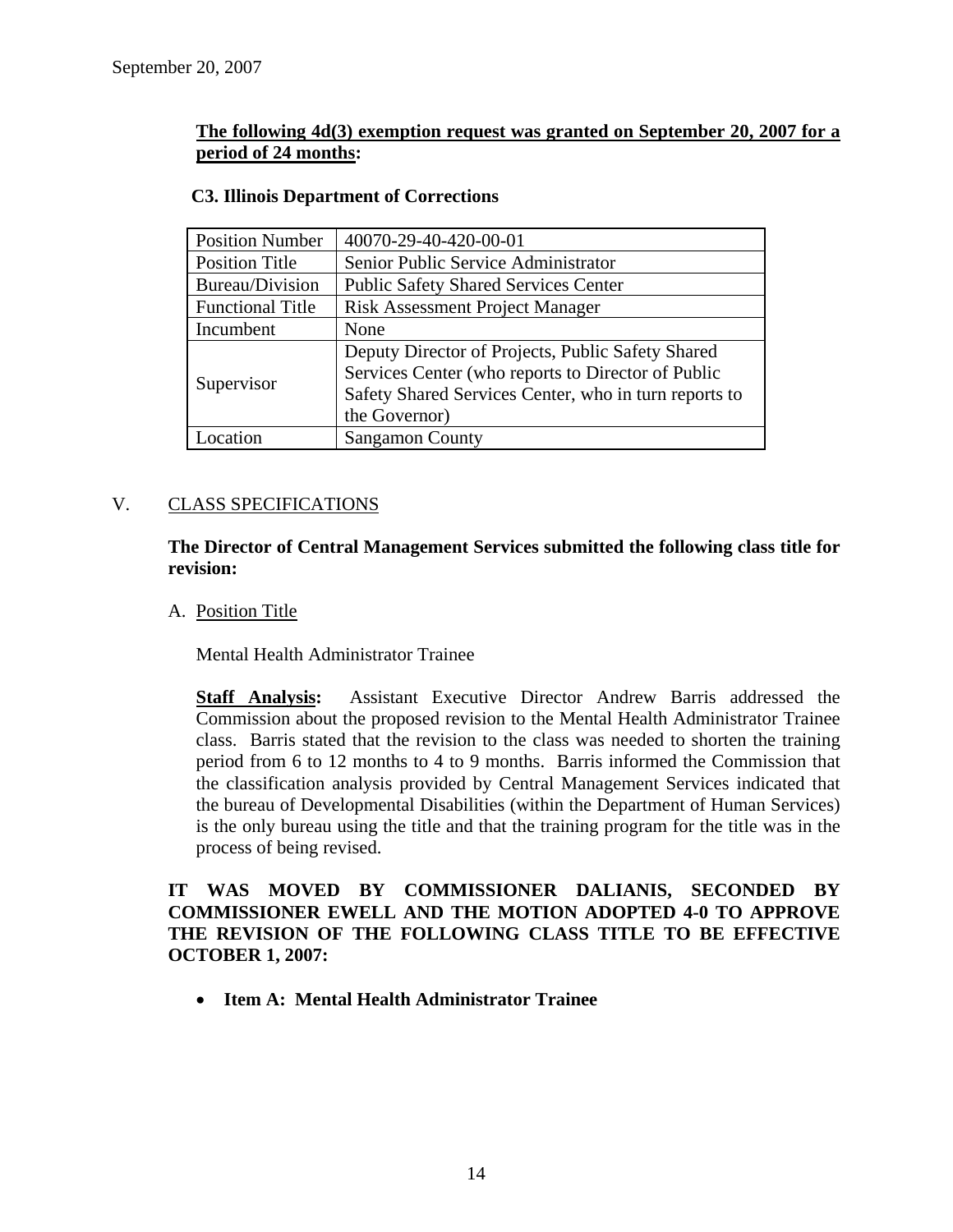**IT WAS MOVED BY CHAIRMAN KOLKER, SECONDED BY COMMISSIONER EWELL AND THE MOTION ADOPTED 4-0 TO DISAPPROVE ANY CLASS SPECIFICATIONS RECEIVED BY THE COMMISSION NOT CONTAINED IN THIS REPORT TO ALLOW ADEQUATE STUDY.** 

### VI. MOTION TO GO INTO EXECUTIVE SESSION

**IT WAS MOVED BY COMMISSIONER DALIANIS, SECONDED BY COMMISSIONER PETERSON, AND BY ROLL CALL VOTE THE MOTION ADOPTED 4-0 TO HOLD AN EXECUTIVE SESSION PURSUANT TO SUBSECTIONS 2(c)(1), 2(c)(4), AND 2(c)(11) OF THE OPEN MEETINGS ACT.** 

| <b>KOLKER</b>   | YES | <b>EWELL</b>    | <b>YES</b> |
|-----------------|-----|-----------------|------------|
| <b>PETERSON</b> | YES | <b>DALIANIS</b> | YES        |
| <b>BUKRABA</b>  |     |                 |            |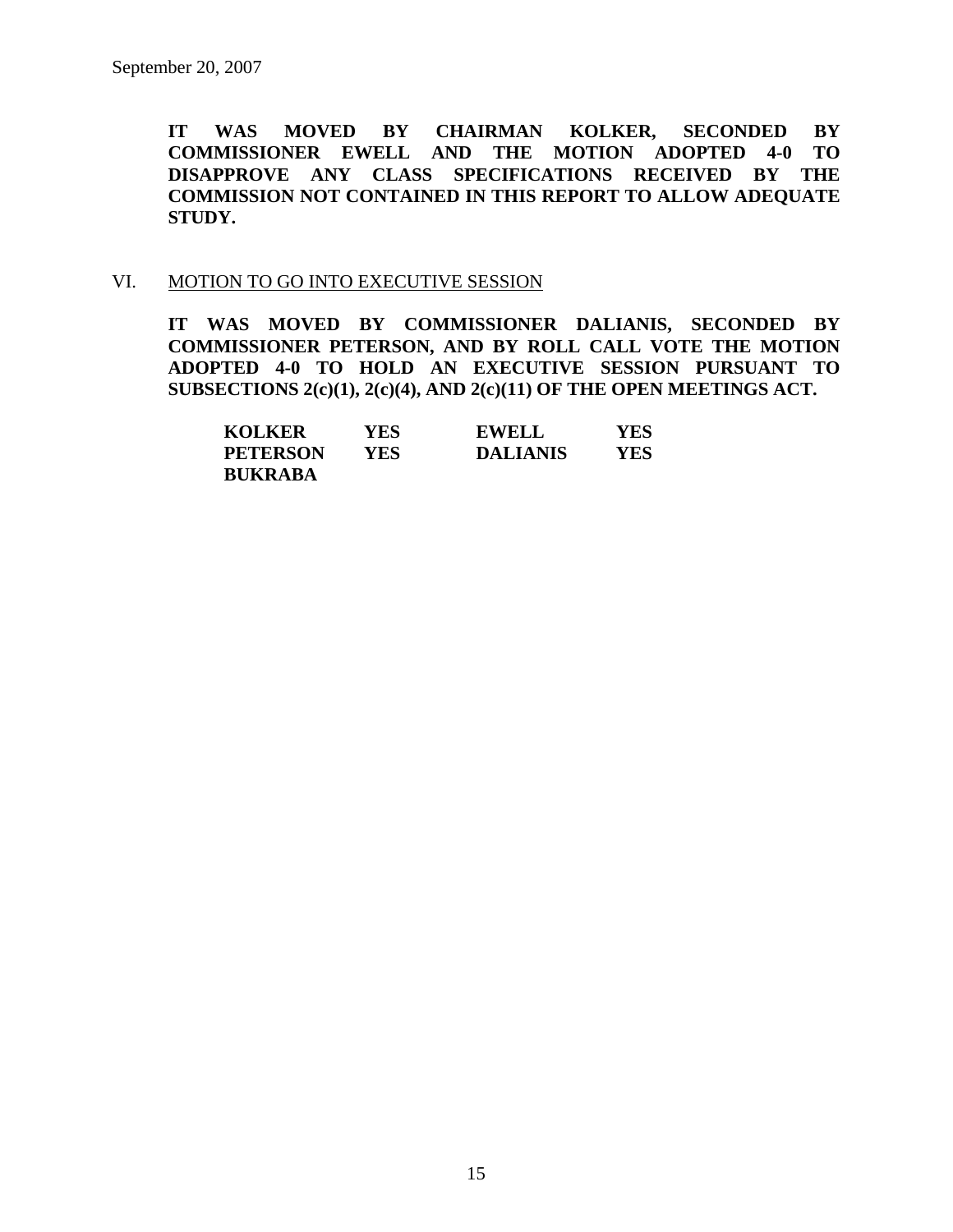### VII. RECONVENE MEETING

Upon due and proper notice the regular meeting of the Illinois Civil Service Commission was reconvened at 160 North LaSalle Street, Suite S-901, Chicago, Illinois at 10:15 a.m.

### PRESENT

Chris Kolker, Chairman (via telephone); Raymond W. Ewell, Barbara J. Peterson, and Ares G. Dalianis, Commissioners; Daniel Stralka, Executive Director; and Andrew Barris of the Commission staff.

### VIII. NON-MERIT APPOINTMENT REPORT

The Personnel Code permits non-merit appointments for a limited period of time, i.e., emergency appointments shall not exceed 60 days and shall not be renewed, and positions shall not be filled on a temporary or provisional basis for more than six months out of any twelve-month period. Consecutive non-merit appointments are not violative of the Code, however, they do present a possible evasion of merit principles and should be monitored. Set forth below is the number of consecutive non-merit appointments made by each department. These statistics are from the Department of Central Management Services' Consecutive Non-Merit Report.

| Agency                                  | 7/31/07 | 8/31/07 | 8/31/06        |
|-----------------------------------------|---------|---------|----------------|
| Agriculture                             | 8       | 8       | 6              |
| Arts Council                            |         | 0       |                |
| <b>Central Management Services</b>      |         | 9       | 4              |
| <b>Children and Family Services</b>     | 9       | 7       | 5              |
| Commerce and Economic Opportunity       |         | 0       |                |
| Financial and Professional Regulation   |         | 0       | $\overline{2}$ |
| <b>Healthcare and Family Services</b>   | 16      | 15      | 6              |
| <b>Historic Preservation</b>            | 24      | 22      | 18             |
| <b>Human Services</b>                   | 4       | 4       | $\overline{2}$ |
| <b>Natural Resources</b>                | 34      | 29      | 34             |
| <b>State Police</b>                     |         | 0       |                |
| Transportation                          | 69      | 67      | 78             |
| <b>Workers' Compensation Commission</b> |         |         |                |
| Totals                                  | 172     | 162     | 58             |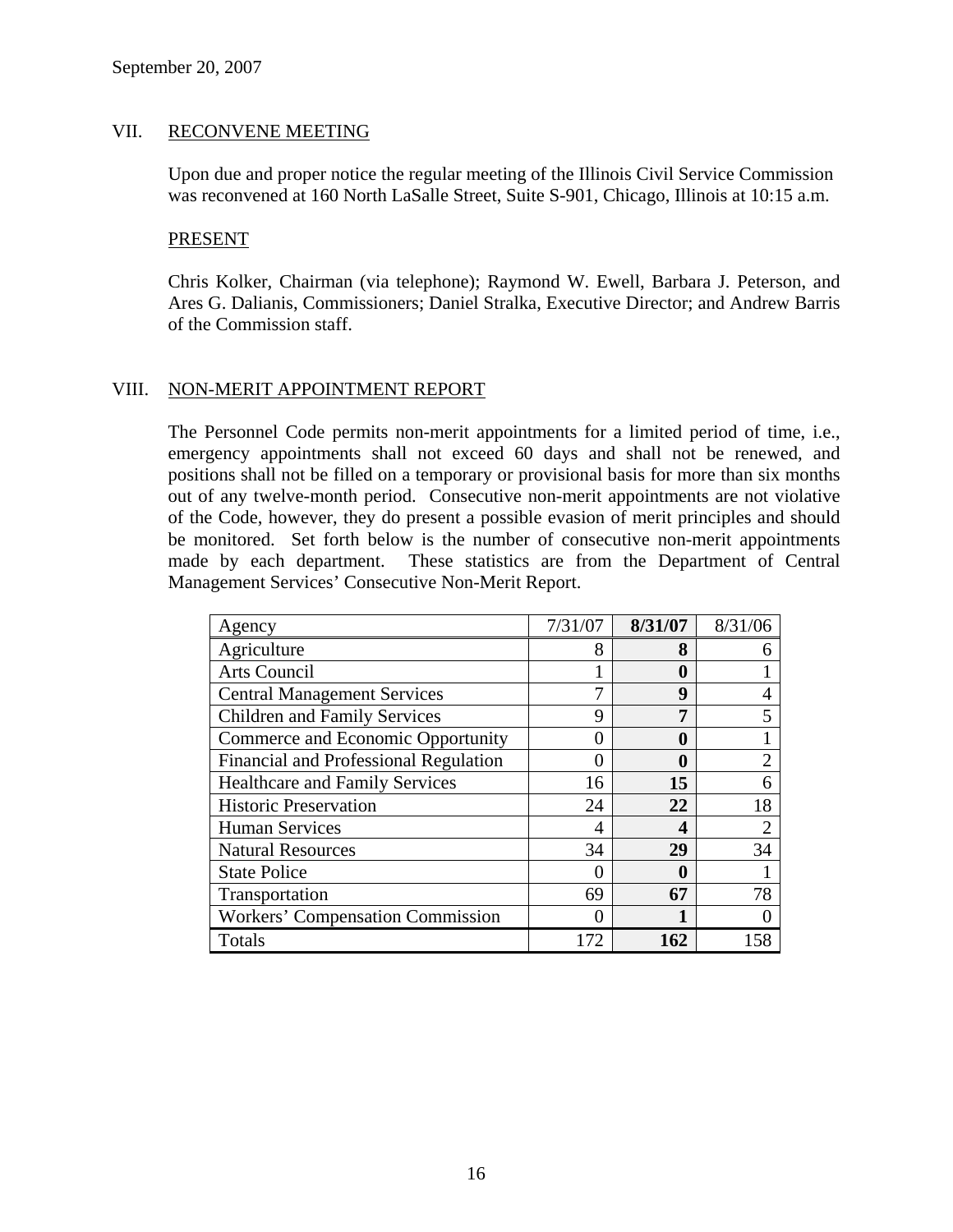### IX. PUBLICLY ANNOUNCED DECISIONS RESULTING FROM APPEAL

### • **RULE VIOLATION APPEAL**

#### **RV-42-06**

| Petitioner | ISEA, Local 2002                                                                                                                                                                                           | <b>Appeal Date</b>   | 5/01/06                                                                                           |
|------------|------------------------------------------------------------------------------------------------------------------------------------------------------------------------------------------------------------|----------------------|---------------------------------------------------------------------------------------------------|
| Agency     | <b>CMS</b>                                                                                                                                                                                                 | <b>Decision Date</b> | 8/29/07                                                                                           |
| Type       | <b>Rule Violation</b>                                                                                                                                                                                      | ALJ                  | Daniel Stralka                                                                                    |
| Change(s)  | Qualifying merit compensation<br>employees did not receive annual merit<br>increases in accordance with past<br>practice; failure to do so violated the<br>Personnel Code, Personnel Rules and<br>Pay Play | Proposed<br>Finding  | No violations of<br>Personnel Code,<br><b>Personnel Rules</b><br>or Pay Plan have<br>been proven. |

**IT WAS MOVED BY COMMISSIONER PETERSON, SECONDED BY COMMISSIONER EWELL AND BY ROLL CALL VOTE OF 4-0 THE MOTION ADOPTED TO AFFIRM AND ADOPT THE ADMINISTRATIVE LAW JUDGE'S PROPOSED FINDING THAT CENTRAL MANAGEMENT SERVICES AND OTHER NAMED STATE AGENCIES DID NOT VIOLATE ANY PROVISIONS OF THE PERSONNEL CODE, PERSONNEL RULES OR PAY PLAN AS ALLEGED BY THE PETITIONER. ONCE THE PAY PLAN WAS AMENDED IN ACCORDANCE WITH EXECUTIVE ORDER #1 OF 2003 TO GRANT \$0 INCREASES IN THE ANNUAL MERIT INCREASE GUIDE CHART, ANY INCREASE AWARDED PURSUANT TO THIS SECTION WOULD HAVE BEEN IN VIOLATION OF THE PAY PLAN. SUCH AMENDMENT DID NOT PROHIBIT STATE AGENCIES FROM AWARDING INCREASES IN PAY IN ACCORDANCE WITH OTHER SECTIONS OF THE PAY PLAN. THERE HAS BEEN NO EVIDENCE PRESENTED THAT ANY OTHER MERIT INCREASE AWARDED WAS IN VIOLATION OF THE PERSONNEL CODE, PERSONNEL RULES OR PAY PLAN. IN ADDITION, NO SUBSTANTIAL OR MATERIAL ISSUE OF FACT OR LAW EXISTS TO SUPPORT THE PETITIONER'S REQUEST FOR HEARING.** 

| <b>KOLKER</b>   | YES | <b>EWELL</b>    | YES |
|-----------------|-----|-----------------|-----|
| <b>PETERSON</b> | YES | <b>DALIANIS</b> | YES |
| <b>BUKRABA</b>  |     |                 |     |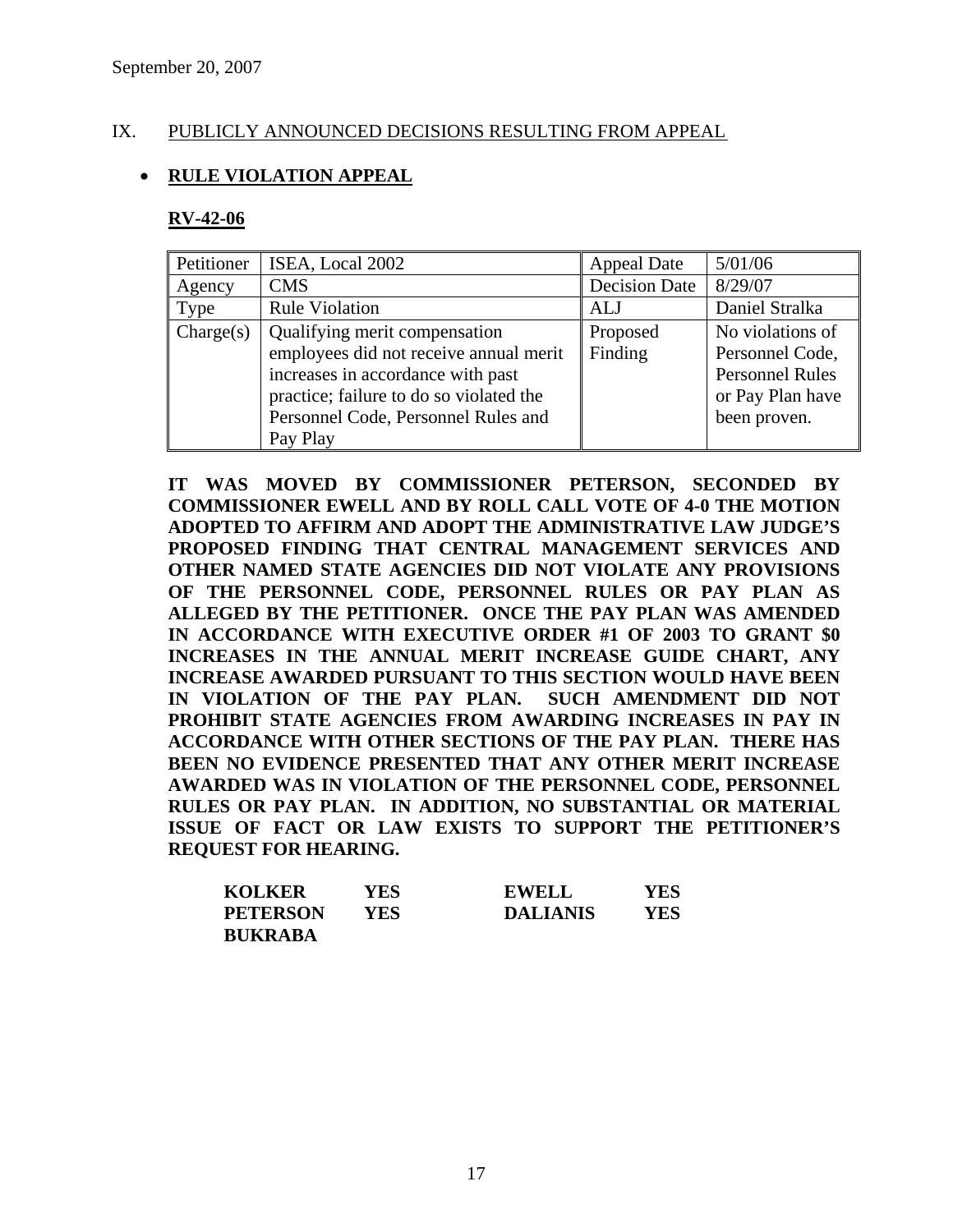### X. APPEALS TERMINATED WITHOUT DECISION ON THE MERITS

### • **WITHDRAWN**

### **DA-10-07**

| Employee  | Lanette Silas               | <b>Appeal Date</b>   | 10/18/06             |
|-----------|-----------------------------|----------------------|----------------------|
| Agency    | <b>HFS</b>                  | <b>Decision Date</b> | 08/22/07             |
| Type      | Discharge                   | ALJ                  | Daniel Stralka       |
| Change(s) | Workplace violence; conduct | Recommended          | Dismissed subject to |
|           | unbecoming a state employee | Decision             | Commission approval; |
|           |                             |                      | withdrawn (settled). |

**IT WAS MOVED BY COMMISSIONER DALIANIS, SECONDED BY COMMISSIONER PETERSON AND BY ROLL CALL VOTE OF 4-0 THE MOTION ADOPTED TO AFFIRM AND ADOPT THE ADMINISTRATIVE LAW JUDGE'S RECOMMENDED DECISION TO DISMISS THE APPEAL AS A JOINT MOTION TO DISMISS WAS FILED ON AUGUST 16, 2007.** 

| <b>KOLKER</b>   | YES | <b>EWELL</b>    | YES |
|-----------------|-----|-----------------|-----|
| <b>PETERSON</b> | YES | <b>DALIANIS</b> | YES |
| <b>BUKRABA</b>  |     |                 |     |

### XI. STAFF REPORT

Executive Director Daniel Stralka reported that:

- Staff commenced an audit of the principal policy exemption records and with the assistance of Central Management Services will have written records for all exempt positions.
- On August 23 the appropriations bill for FY08 was signed into law by Governor Blagojevich. The Commission's appropriation for FY08 is \$456,200.
- Preliminary information related to the upcoming compliance audit for FY06 and FY07 has been submitted to the Auditor General. Field work should commence later this fall.

Assistant Executive Director Andrew Barris reviewed recent amendments to the Open Meetings Act with the Commissioners. This included noting that two Commissioners may now discuss public business in private without violating the Act and the affirmative votes of three Commissioners are now necessary to adopt any motion or resolution.

Assistant Executive Director Andrew Barris informed the Commission that a semi-annual review of executive session minutes was required by the Open Meetings Act and that, upon review, the need for confidentiality exists as to all of those minutes.